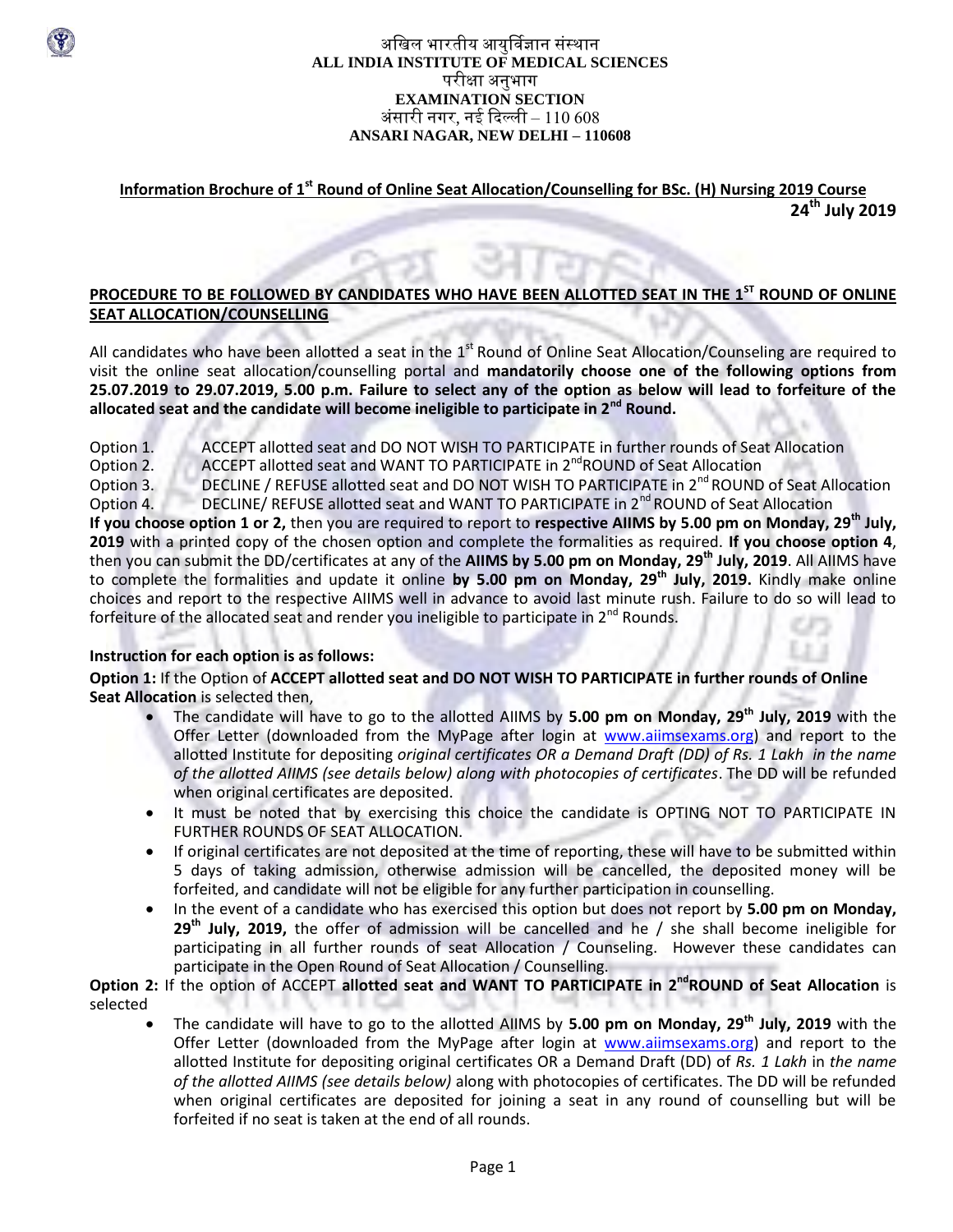- In the event of a candidate who has exercised this option but does not report to the allotted Institute by **5.00 pm on Monday, 29th July, 2019,** the admission will be cancelled and he / she shall become ineligible for participating in all further rounds of counselling / seat Allocation.
- The candidate shall be eligible for the  $2^{nd}$ round of Seat Allocation / Counselling.

**Option 3:** If the option of DECLINE / REFUSE allotted seat and DO NOT WISH TO PARTICIPATE in 2<sup>nd</sup> ROUND of **Seat Allocation** is selected

- The allocated seat will be vacated and the candidate will not be eligible to participate in  $2^{nd}$  Round of Seat Allocation. The Candidate will not be able to claim this seat if this option is selected.
- It must be noted that by exercising this choice the candidate is OPTING NOT TO PARTICIPATE IN 2<sup>nd</sup> ROUNDS OF SEAT ALLOCATION.

**Option 4:** If the offer of **DECLINE/ REFUSE allotted seat and WANT TO PARTICIPATE in 2nd ROUND of Seat Allocation** is selected

- This allocated seat will be vacated and the candidate will not be able to claim this seat.
- The candidate is required to download the Offer Letter (from the MyPage after login at [www.aiimsexams.org\)](http://www.aiimsexams.org/) and report to any of following Seven AIIMS **(AIIMS New Delhi, Bhopal, Bhubaneswar, Jodhpur, Patna, Raipur & Rishikesh)** to deposit either the original certificates OR Demand Draft (DD) of *Rs. 1 Lakh in the name of Director, AIIMS, New Delhi with* Photocopies of certificates
- The Certificates / DD along with photocopies of certificates can be deposited in any of the Seven AIIMS **(AIIMS New Delhi, Bhopal, Bhubaneswar, Jodhpur, Patna, Raipur & Rishikesh)** by the candidate OR her authorized representative by **5.00 pm on Monday, 29th July, 2019**.
- The candidate shall be eligible for  $2^{nd}$  Round of Online Seat Allocation/Counselling only after Original Certificates/DD with photocopies of certificates has been deposited at any AIIMS.
- The certificates will be verified for eligibility.

Note: If any candidate who has been allocated a seat in the 1<sup>st</sup> Round of Online seat Allocation/ Counseling does **not respond in any of the above manner, her seat shall be vacated and she shall be ineligible for all further Rounds of counseling except the Open Round of Counselling.**

### **POLICY REGARDING THE DEPOSITING OF DOCUMENTS/CERTIFICATES/DD**

**The claim to the allotted seat by candidates is subject to verification of the documents for eligibility as applicable as well as biometric verification of candidature.** If a candidate fails to submit required certificates (original or photocopies with DD) her candidature will be cancelled, the seat will be vacated for next Round and she will not be allowed to participate in subsequent stages of selection/admission process. However the candidate will be eligible for the Open Round of Seat Allocation / Counselling.

### **List of Documents/Certificates that are required to be deposited in Original OR photocopy along with Demand Draft as applicable.**

- i) Offer Letter
- ii) Seat allocation letter
- iii) Registration Slip
- iv) Admit Card issued by AIIMS.
- v) Self attested copy of certificate in proof of passing the  $12<sup>th</sup>$  class under 10+2 Scheme/Senior School Certificate Examination/Intermediate Science or an equivalent examination from a recognized Board.
- vi) Self attested copy of certificate from the Board showing her date of birth.
- vii) Self attested copy of mark-sheet of the qualifying examination i.e.  $12^{th}$  class under  $10+2$ Scheme/Intermediate Science or an equivalent examination in proof of having secured 55% or more marks (50% in case of SC/ST in aggregate in the subjects of English, Physics, Chemistry & Biology).
- viii) The Candidate should also bring the following certificate, if applicable\*:
	- a. SC/ST Certificate\* issued by the competent authority and should be in English or Hindi in language. Community should be clearly mentioned in the certificate.
	- b. OBC Certificate\* issued by the competent authority for central Govt. jobs/for admission in Central Govt. College/Institute. The sub-caste should tally with the Central List of OBC. OBC Candidates should not belong to Creamy Layer. OBC certificate must be in the **Central Govt. Format** as prescribed in the prospectus.
	- c. Physical Disability Certificate\*\* issued from a duly constituted and authorized Medical Board as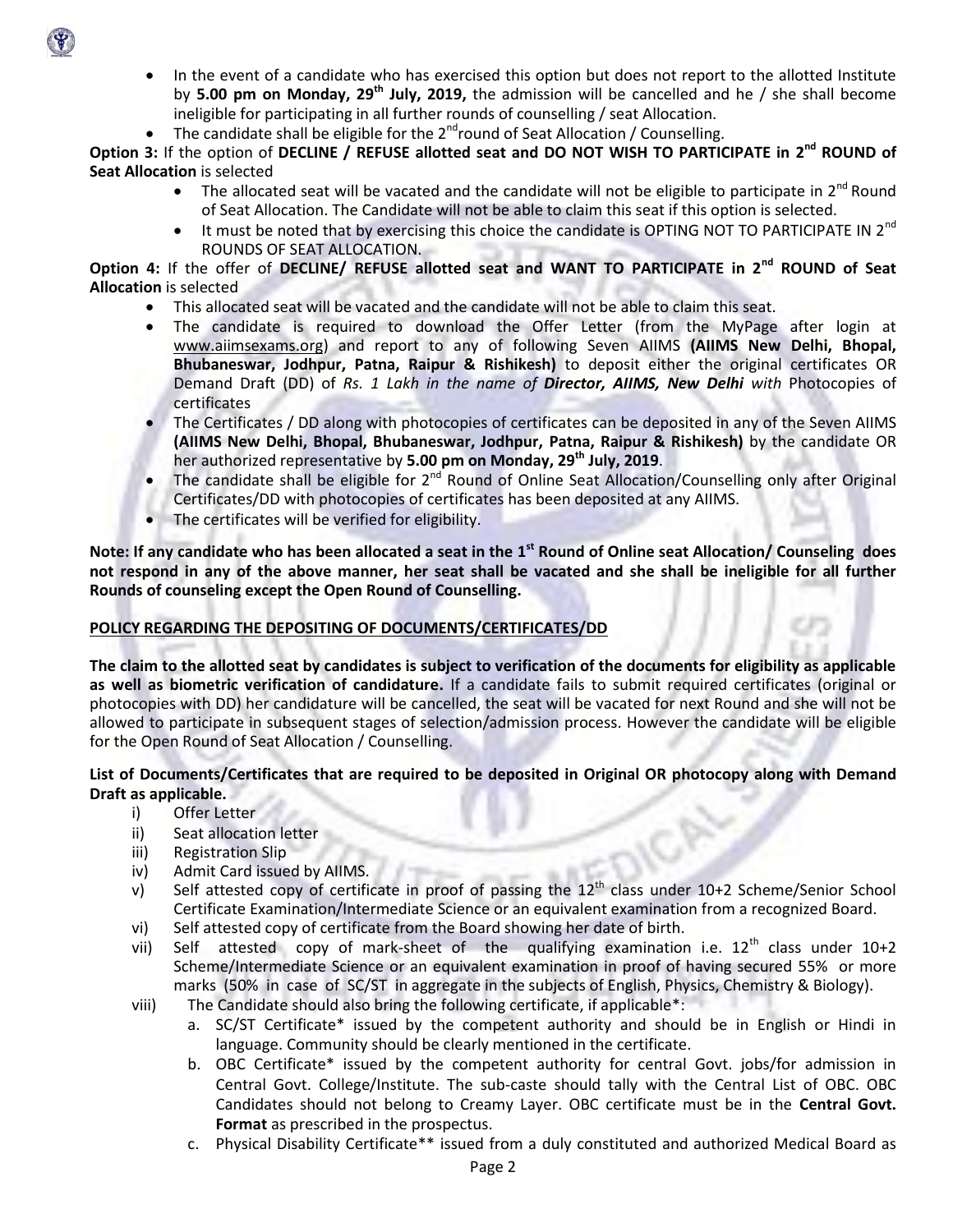

mentioned in the prospectus.

- **d. Candidates must note that a certificate from any other person/authority will not be accepted and no further correspondence in this regard shall be entertained. The name, designation and the seal of the officer should be legible in the certificate.**
- \* The allocated seats of candidates who fail to produce valid certificates of respective constitutional categories (OBC, SC/ST) will be forfeited and the candidates will be permitted to participate in further rounds under UR category subject to conditions applicable to UR merit list.
- \*\* The allocated seats of candidates who fail to produce valid certificate of **PWBD** category will be forfeited and the candidates will be permitted to participate in further round under their respective constitutional category subject to conditions applicable to respective merit list.

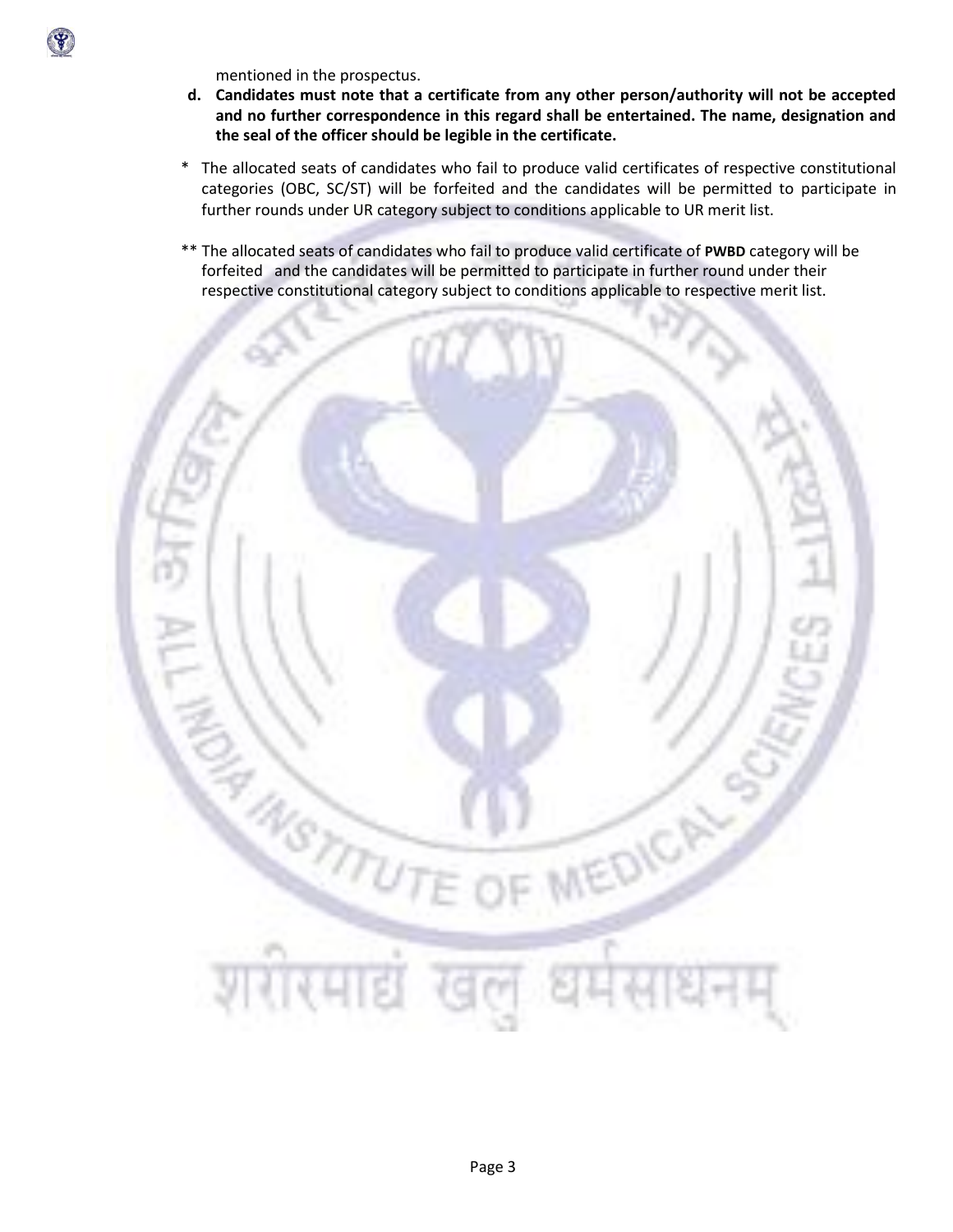

### **CONTACT DETAILS OF RESPECTIVE AIIMS FOR ADMISSION TO AIIMS B.Sc. (H) NURSING COURSES FOR 2019 SESSION.**

Candidates who have been allotted seat and have chosen option that requires them to deposit certificate / DD should approach Nodal officer/official at respective AIIMS as given below. Those who have chosen **option 1 and 2**  (see above) and wish to deposit DD then the DD should be in the favour of respective AIIMS as mentioned below. For the candidates who have chosen **Option 4, i.e. DECLINE/ REFUSE allotted seat and WANT TO PARTICIPATE in 2 nd round of Seat Allocation**, the Demand Draft (as applicable) shall be in the name of **Director, AIIMS, New Delhi** irrespective of the AIIMS where the DD is submitted.

| S. No. | <b>AIIMS</b>       | DD in favour of                        | <b>Contact Nodal</b><br><b>Officer/Officials</b>                                              | <b>E-Mail ID</b>                  |
|--------|--------------------|----------------------------------------|-----------------------------------------------------------------------------------------------|-----------------------------------|
| 1.     | AIIMS, New Delhi   | <b>Director, AIIMS, New Delhi</b>      | Dr. Sanjeev Lalwani,<br>Registrar, AIIMS-New Delhi,<br>Ansari Nagar,<br>New Delhi-110029      | aiims.reg@gmail.com               |
| 2.     | AIIMS, Bhopal      | Director, AIIMS, Bhopal                | Mr. Benny Abraham,<br>Registrar, AIIMS-Bhopal,<br>Saket Nagar,<br><b>Bhopal-462020</b>        | registrar@aiimsbhopal.edu.in      |
| 3.     | AIIMS, Bhubaneswar | Director, AIIMS,<br><b>Bhubaneswar</b> | Mr. B.B. Mishra,<br>Registrar, AIIMS-Bhubaneswar,<br>Sijua, Patrapada,<br>Bhubaneswar-571019  | registrar@aiimsbhubaneswar.edu.in |
| 4.     | AIIMS, Jodhpur     | Director, AIIMS, Jodhpur               | Dr. Shilpi Dixit,<br>Vice Dean, AIIMS-Jodhpur,<br>Basni Industrial Area-2,<br>Jodhpur-342005  | deanacademics@aiimsjodhpur.edu.in |
| 5.     | AIIMS, Raipur      | Director, AIIMS, Raipur                | Dr. Nitin Gaikwad,<br>Registrar, AIIMS-Raipur,<br>Tatibandh, GE Road,<br><b>Raipur 492099</b> | registrar@aiimsraipur.edu.in      |
| 6.     | AIIMS, Rishikesh   | Director, AIIMS, Rishikesh             | Dr. K.S. Ravi,<br>Sub-Dean, AIIMS-Rishikesh,<br>Virbhadra Road,<br>Rishikesh-249201           | sub.dean@aiimsrishikesh.edu.in    |
| 7.     | AIIMS, Patna       | Director, AIIMS, Patna                 | Dr. P. P. Gupta,<br>Dean, AIIMS-Patna,<br>Phulwari Sharif,<br>Patna-801505                    | dean@aiimspatna.org               |

#### **POLICIES REGARDING ELIGIBILITY FOR 2ndROUND**

The candidates who are allocated seats in the  $1<sup>st</sup>$  round and have chosen the option 2 and 4 (mentioned above) and have fulfilled the requirements are eligible for the 2<sup>nd</sup> Round of Online Seat Allocation/ Counselling. However, the eligible candidates must login within the dates mentioned in the important dates link for the participating in the  $2^{nd}$ Round of Online Seat Allocation/Counselling.

All the candidates who had participated in the  $1^{st}$  round and not allocated any seat will automatically be eligible for the next round.

All candidate who were eligible for the Mock/ $1^{st}$  Round of Counselling but did not register or fill choices (NR/NP\* in this notification) are not eligible for the 2<sup>nd</sup> Rounds of Counselling.

#### **GENERAL RULES ADOPTED FOR 1stROUND OF ONLINE SEAT ALLOCATION / COUNSELLING**

- 1. Merit shall be the guiding and overruling principle for counselling.
	- *a. The merit list as published in the Result Notification No. 101/2019 dated 03/07/2019 shall be used to determine merit*
	- *b. All candidates whether of the unreserved or appropriate reserved category shall be eligible for the unreserved category seats in order of merit*
	- *c. Unreserved category candidates are not eligible for reserved category seats*